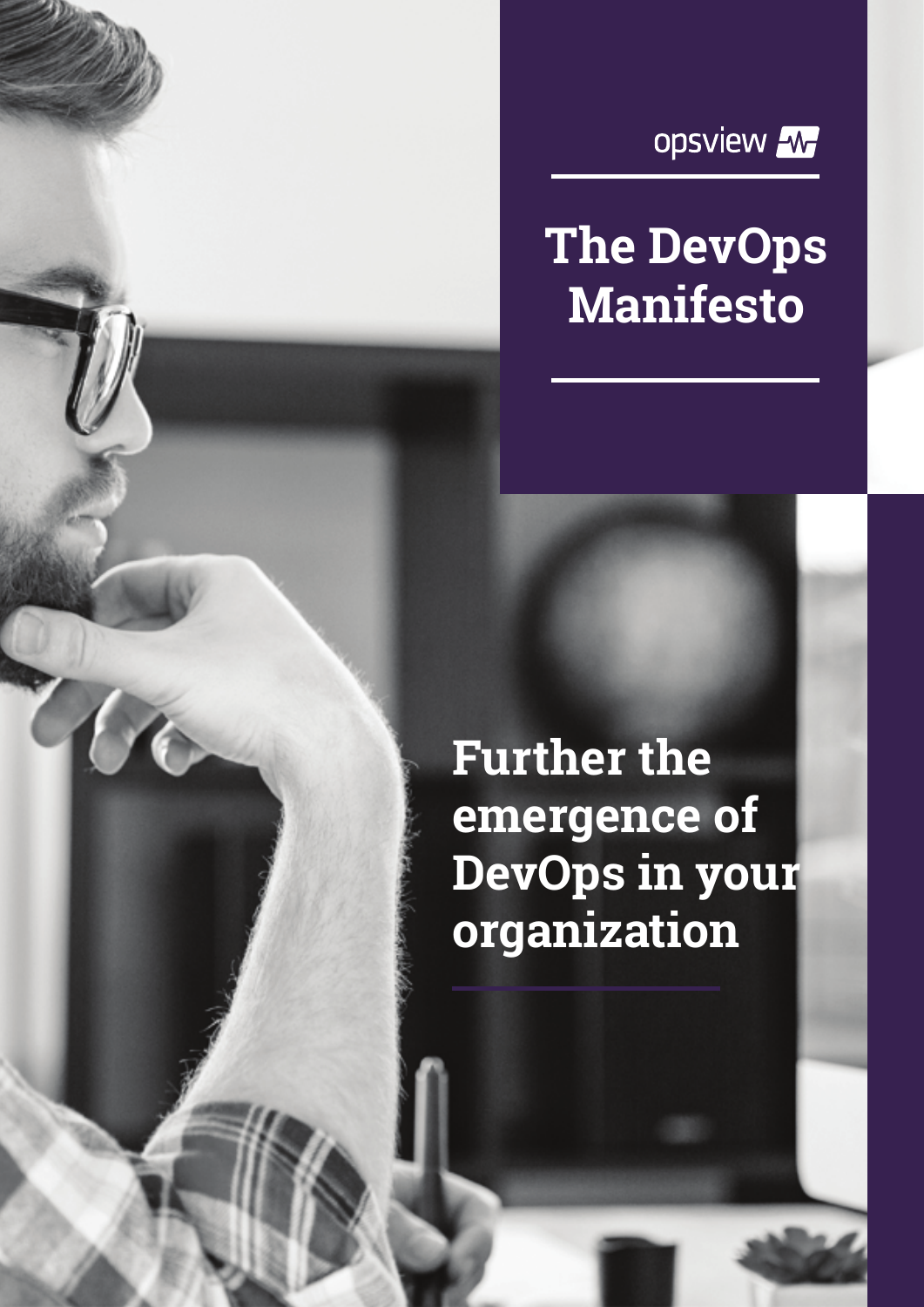# **Contents**  About the author What you'll learn Blurring the lines Developers IT Adminstrators and Operators The DevOps Manager Conclusion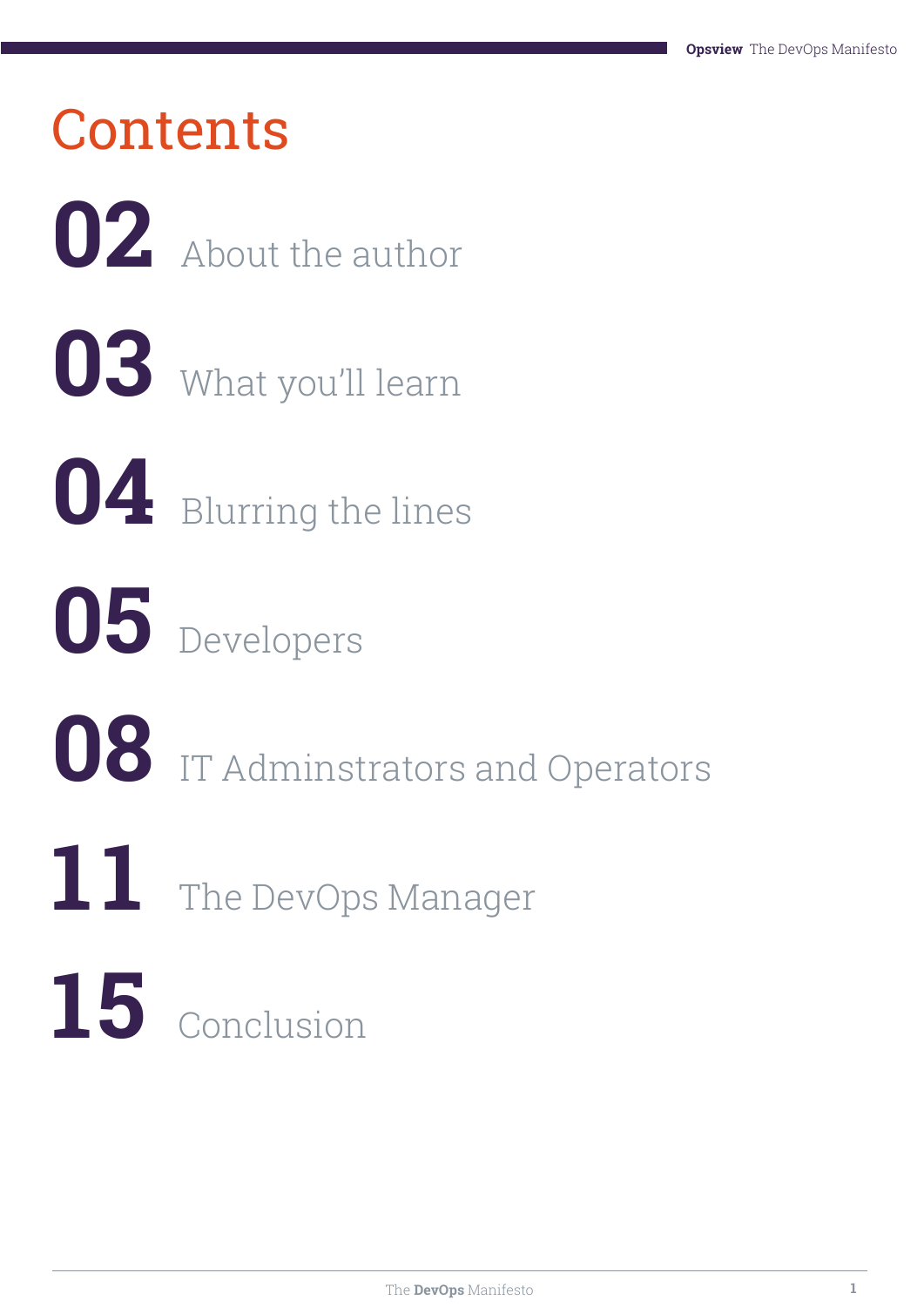# About the Author

**I'm currently the Principal Product Strategist and Content Lead at Opsview, an infrastructure and applications monitoring software company.** Why is the title a sentence long? Because my role crosses the entire organization. It's incredibly fun, but daunting, humbling and exhausting at times. I wrote this piece largely because I work in a DevOps fashion crossing sales, marketing, product management/ engineering and business development roles. I'm no longer a developer, nor an operator, but I've done those jobs in the past, as well.

I started my career in processor development at Intel. I moved on to IBM in post-sales support and then a presales role, before becoming an evangelist for emerging technologies. Moving on from there, I joined Red Hat to build out the public cloud team as a cloud solutions architect. That role evolved into a few other roles, doing business development and launching partner programs worldwide.

After a fun progression of technical, sales and business development roles, I realized I really love telling the story of technology. I used to love technology for technology's sake, but now I love the intersection of humanity and technology. I like to analyze and talk about how we consume technology, and to an extent, how technology consumes us. That brought me to marketing, a content marketing role at Canonical, and further on to where I am today.

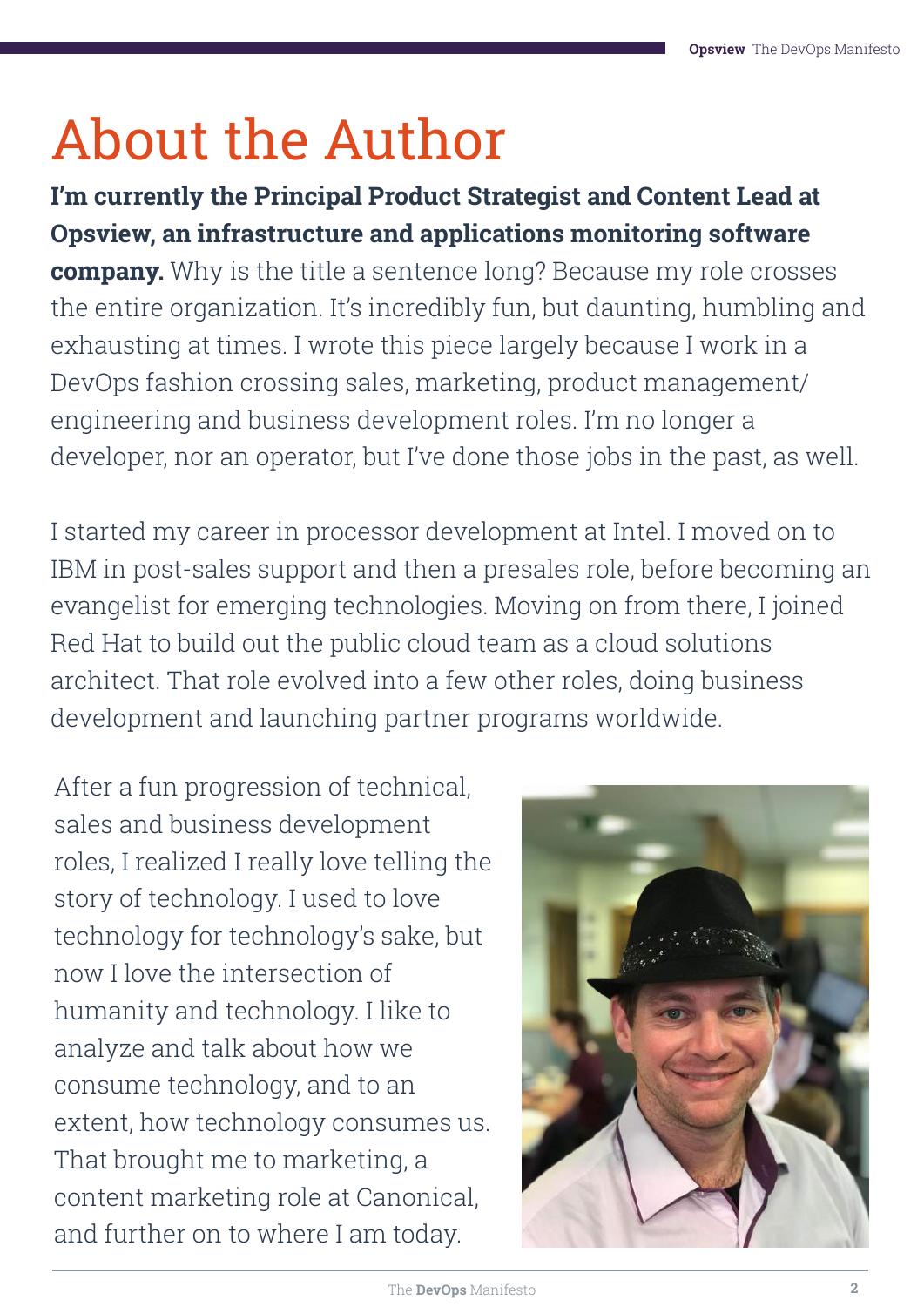# What you'll learn

The idea behind DevOps is picking up steam every day. We used to call it "cross-functional" in traditional enterprise roles. But, why not espouse the benefits of people that can contribute to more than one team in a more meaningful way? This paper talks about the emerging roles within modern IT organizations, and the benefits of encouraging the individuals in those roles to follow their passions and leverage their talents.

Not only do we talk about the roles and ideas in general, but we've profiled some of Opsview's own DevOps staff to give you an idea of how this is working in the real world. Perhaps the ideas or individuals highlighted within this paper resonate with you or someone in your current organization. Maybe they don't, but you'd like them to. You should gain enough insight and understanding from this paper to launch or further the emergence of DevOps culture within your organization, regardless of size.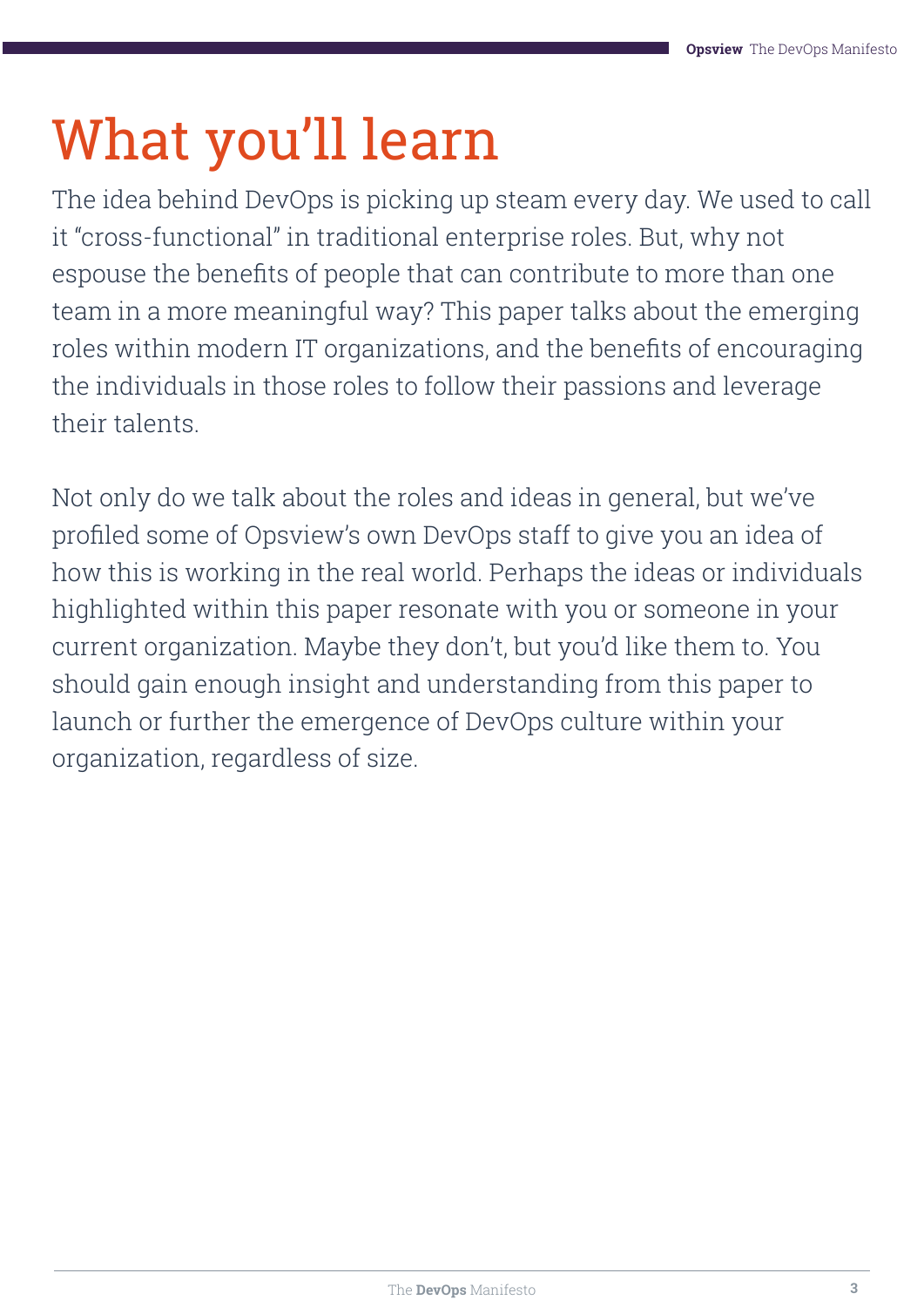# Blurring the lines

The idea of DevOps (and individuals that associate with it) should be revered with excitement and passion. It is a nod toward the future of computing systems and technology roles.

There are approximately 3 personas in the world of DevOps. I say "approximately" because the entire concept of DevOps, or Development or Operations, is to blur the lines between roles. It is to break down walls and decrease barriers to adoption. Not just adoption of new technology, but new ideas, and new approaches to implementation and ongoing development and integration. So, to explicitly state that there are 3 roles, or 2, or 5, would be inaccurate.

The two most commonly recognized roles in DevOps are the developers, who are becoming more operationally-focused, and the operators and administrators, who are increasingly becoming proficient in scripting and development. We will discuss both of these personas, individually, later in this manifesto. The third persona, though, is perhaps the most important of all - the DevOps Manager.



**There are people who get DevOps, and there are those that should.**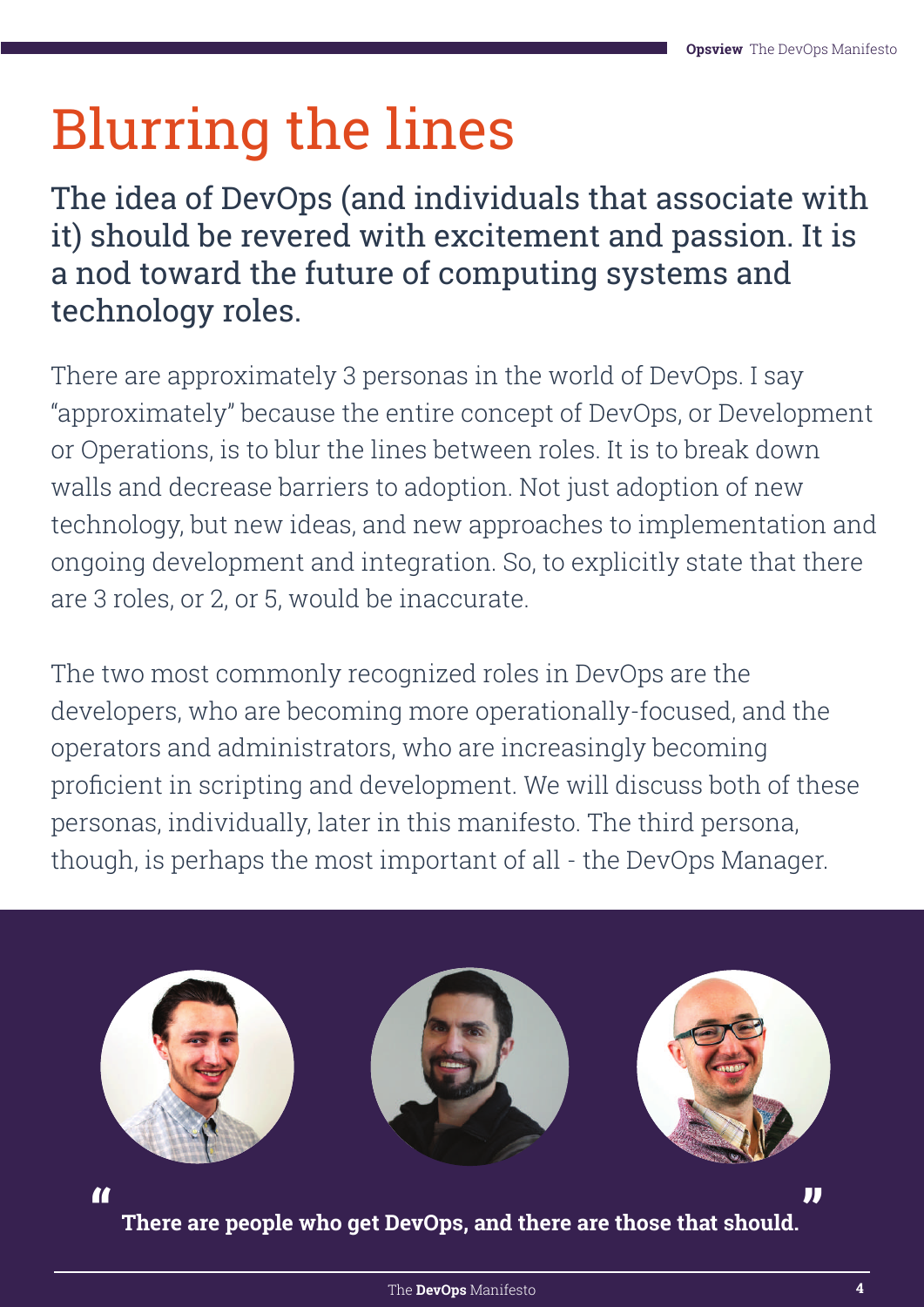## Developers

If your role has traditionally been defined as developer, do you desire to be more than just the person implementing other people's ideas? Do you manage more than just your source code? Have you implemented systems or processes that decrease time to deployment, or increase uptime through monitoring and visualization?

### **Just a developer?**

Some developers are really happy being just that, a developer. And that's okay. Not every developer should be forced into a DevOps team. Just "because it's DevOps" isn't a good reason for all developers to dive into something with which they may not be comfortable. Fortunately, DevOps doesn't obsolete traditional developers. It doesn't make them less valuable. It just gives more options if or when those developers desire additional scope, or opportunity, from their positions.

### **The value of creativity**

Developers, by their nature, are creative - they're creatively writing in a foreign language to coax computers into creating something from nothing. That's an impressive creative streak! Many of them have a lot of ideas beyond just translating ideas into computer languages. They see opportunities to innovate within the development, deployment, and operational ecosystems. They desire to automate the business and reduce human error. They see a bigger picture than just the piece of a program they've been asked to develop.

> **"Developers, by their nature, are creative they're creatively writing in a foreign language to coax computers into creating something from nothing."**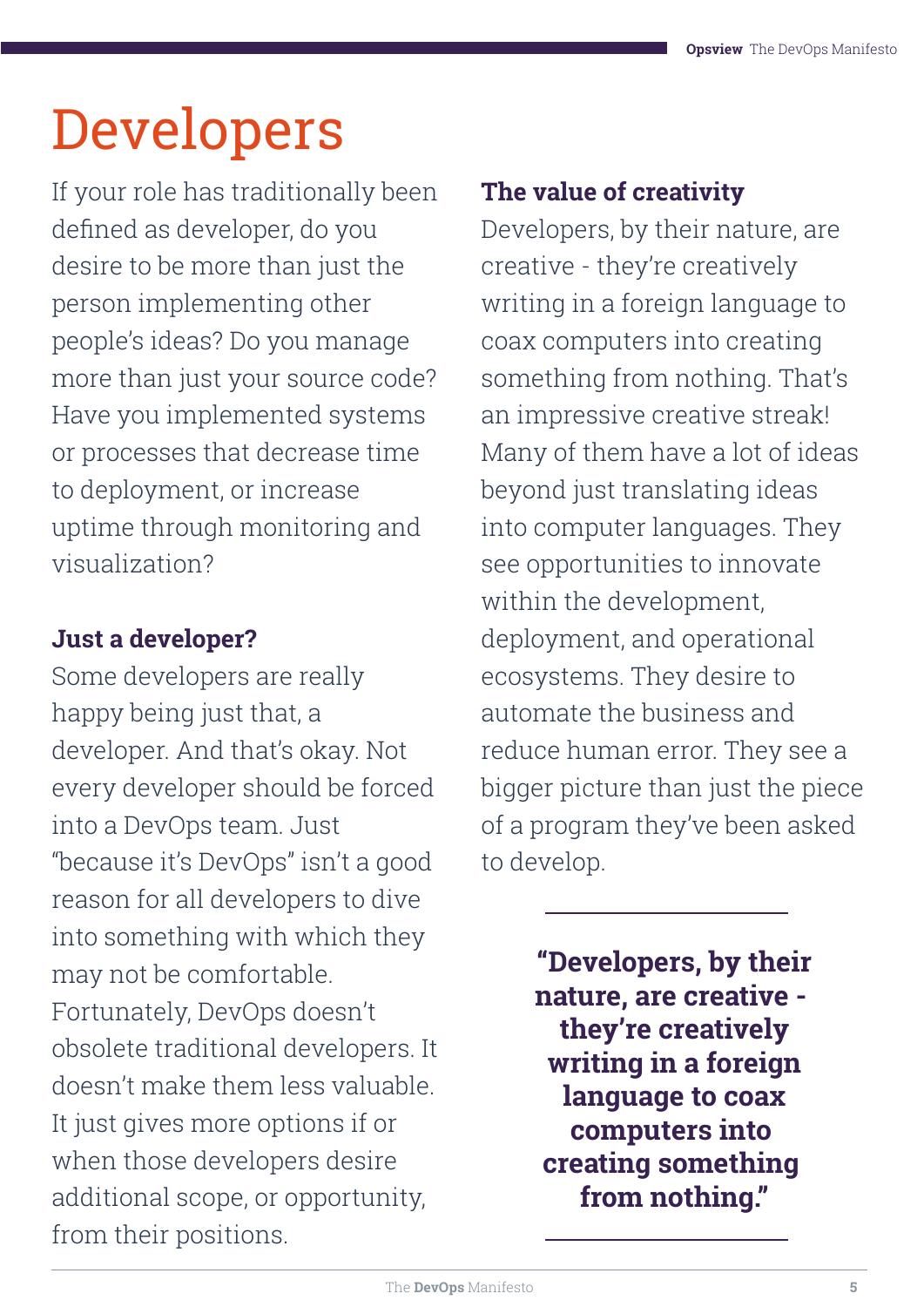#### **More than just code**

As a developer, if you see more than just code, DevOps environments and culture may be your ticket to creative freedom. Don't be afraid to approach your manager with new ideas outside of just functions and runtimes. Don't be afraid to develop proof of concept (POC) code.

### **Embrace DevOps**

IT modernization practically mandates that organizations start embracing DevOps cultures or get left behind the increasingly rapidly-paced competition.

As a developer, Remember that not all ideas are great ones. Be ready to accept constructive criticism, and that, sometimes, it's not going to happen. At the same time, be ready to defend your idea, and have supporting data,

references and reasoned rebuttals to objections. "Because it's really cool" is not a valid supporting argument. It's the job of your manager to determine the relative value of your ideas within the objectives of the business. Don't begrudge them their position, as much as you don't want them to begrudge you for yours.

### DevOps environments & culture may be your ticket to creative freedom **" . "**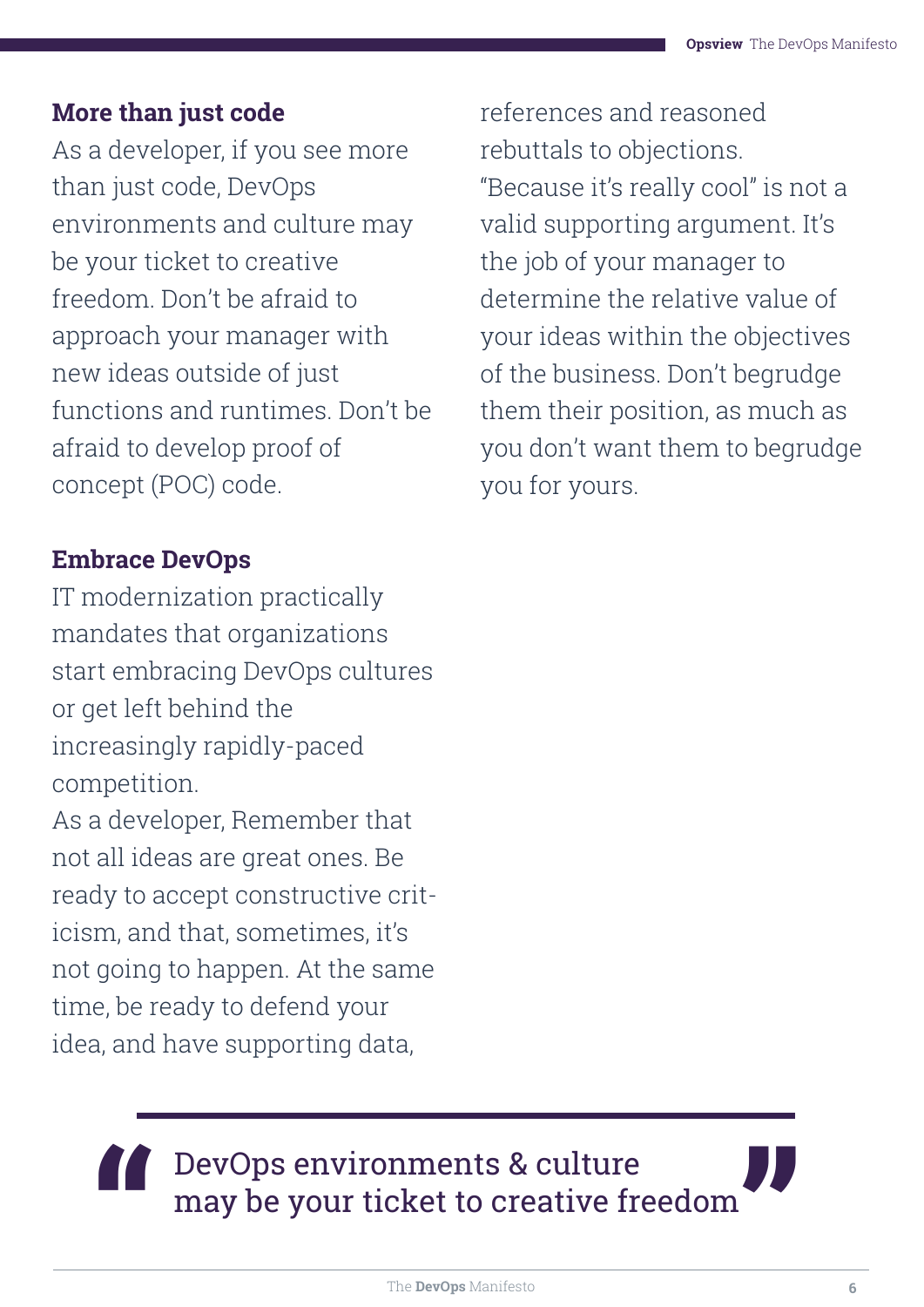### **Josh**, DevOps Engineer



Josh has experienced rapid career progression. He began with an apprenticeship working with Windows technologies, but quickly moved past it to a role on a NOC (Network Operations Center) team. He worked in the NOC for just under a year, but the hours were sporadic with a lot of night shifts, 90 hour and 7 day weeks. The job had all the issues that platforms like Opsview Monitor help companies prevent.

After interviewing to be a consultant at Opsview, Josh got a job doing support, which he handled with aplomb for about 6 months. He transitioned into a business systems role in which he started working closely with engineering. It became clear that Josh is a talented engineer and programmer. He has since transitioned into a full-time DevOps role in engineering, where he maintains a complete OpenStack environment on his own. He also works on various programming tasks, from the core product, to automation, to plugin programming.

Since starting at Opsview, Josh has learned Ansible and Puppet. He "eats, sleeps and dreams YAML" (his own words). He really enjoys working on lots of different new things, particularly exploring technology unknowns. He thrives in an environment where he's always learning and doing something different. He's found that his days are "not really enjoyable if he's not learning new things." He really likes solving larger and larger problems, going into something huge he's never seen before and fixing and/or improving it.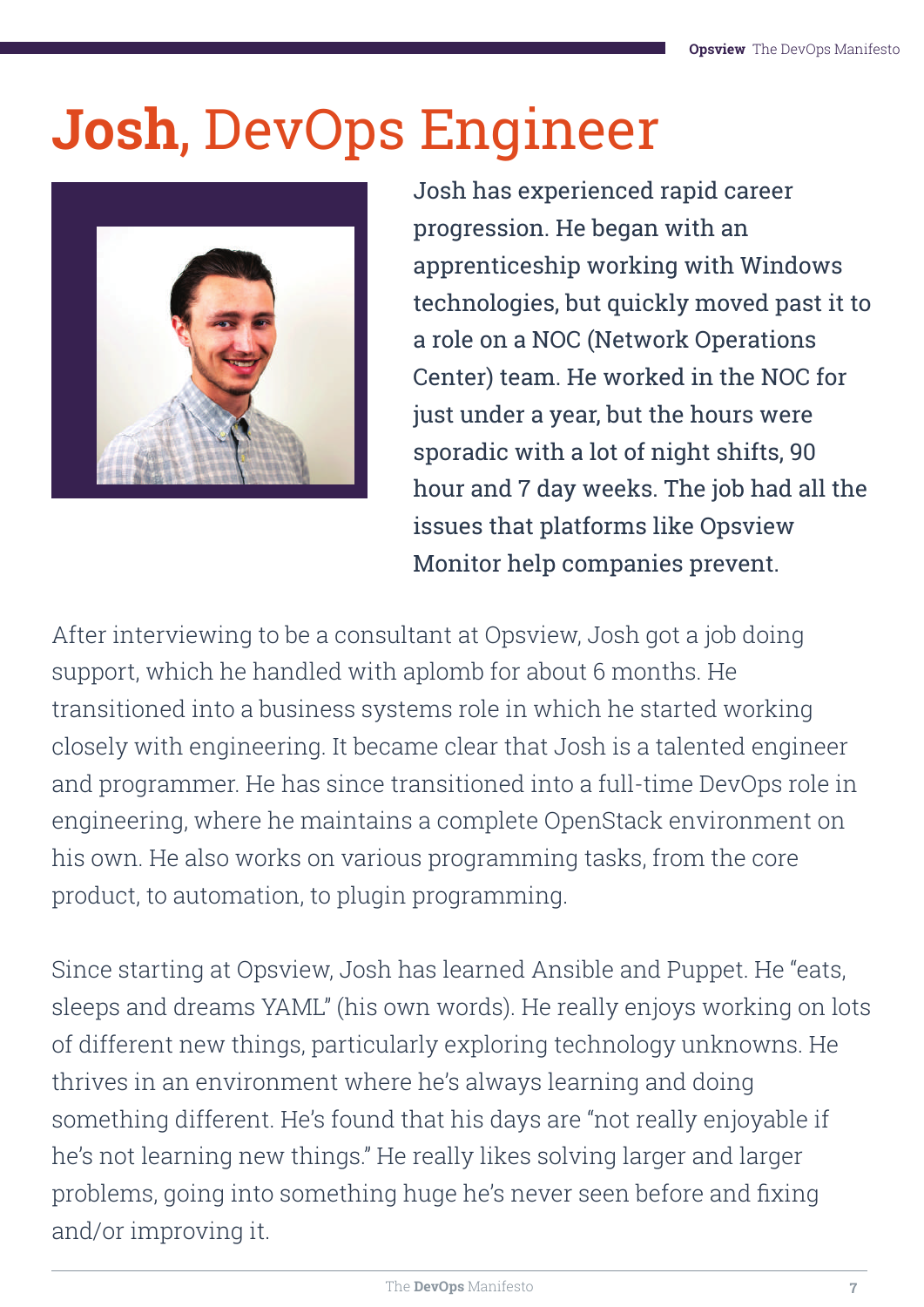# IT Administrators & Operators

### **Real value**

The public value/view of the role of operations seems to have diminished with the advent of virtualization, cloud, and modern IT. The actual value, though, of administration and operations, has never been higher. While it's exciting to think that containers mean we can ignore operational best practices, or that hardware and infrastructure should be software-defined and selfmanaged, that's simply not the case.

### **The rise of the cloud**

As cloud computing, and all the derivations of it, continue to explode in popularity this only serves to dramatically increase the need for competent operators and IT administrators to design, implement, manage, and monitor it all. Developers wouldn't have IaaS and PaaS cloud technologies without you.

### **The need for operations**

Modern, massively scalable technologies don't deploy, manage, and monitor themselves automatically, though. They require operations. They require management teams that understand the modern computing landscape.

> **"The actual value of administration and operations has never been higher."**

### **Increasing skills**

As an IT administrator or operator, you are almost assuredly editing and writing deployment scripts, manifestos and cookbooks. Scalable systems don't exist in a vacuum. Your programming skills are increasing and leveraged every day.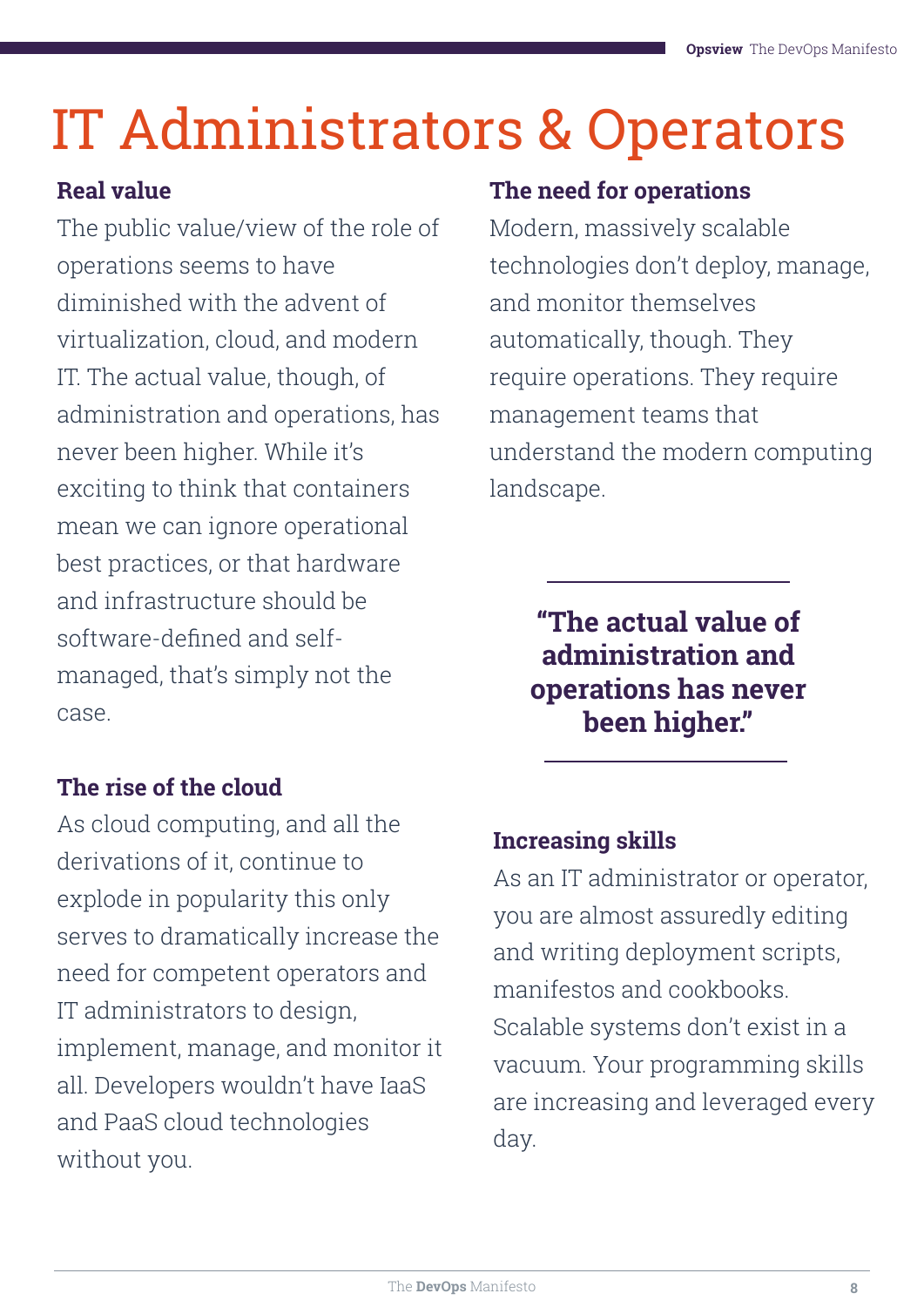You are just as vital to the DevOps culture as the managers that support it and the developers writing custom applications.

#### **Modern development**

In a way, every unique deployment you support is another custom application. With microservices, that could number in the thousands. You may already be crossing into the territory of enterprise and modern IT development.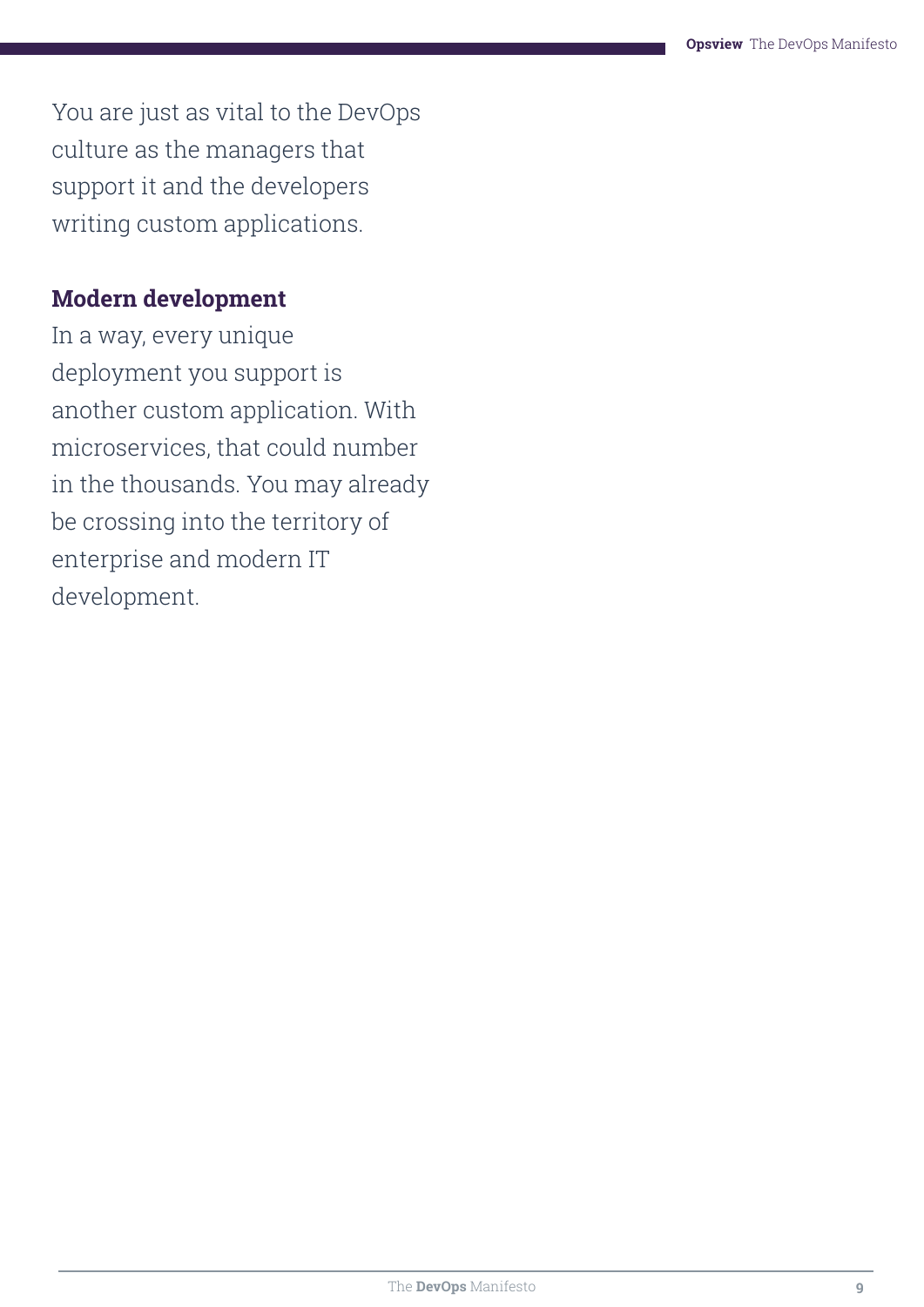# **John**, Presales (Aspiring DevOps) Engineer

John started his technology career at a young age. He took and passed his A+ certification on his own when he was 20 years old and worked as an independent consultant. He'd been exposed to real estate through his family business for most of his life, so he decided to take on the position of a mortgage officer to explore that interest. After a time, he naturally gravitated back toward technology, which has emerged as his true passion.



After working through several traditional tech roles – helpdesk, technician, consultant, presales engineer – John has emerged with an interest in automation scripting and programming here at Opsview.

John's done work validating our Opsview Puppet Module for automating system monitoring. He'll be starting a Python boot camp soon, hoping to gain the skills to learn additional automation and be more proficient in Ansible, CloudFormation and Boto and other configuration management technologies. Opsview Monitor has a lot of Python code in it, and that gives John the perfect opportunity to really cross over from his technical sales role into a deeper understanding of the product and a consultative support role for both customers and our engineering department.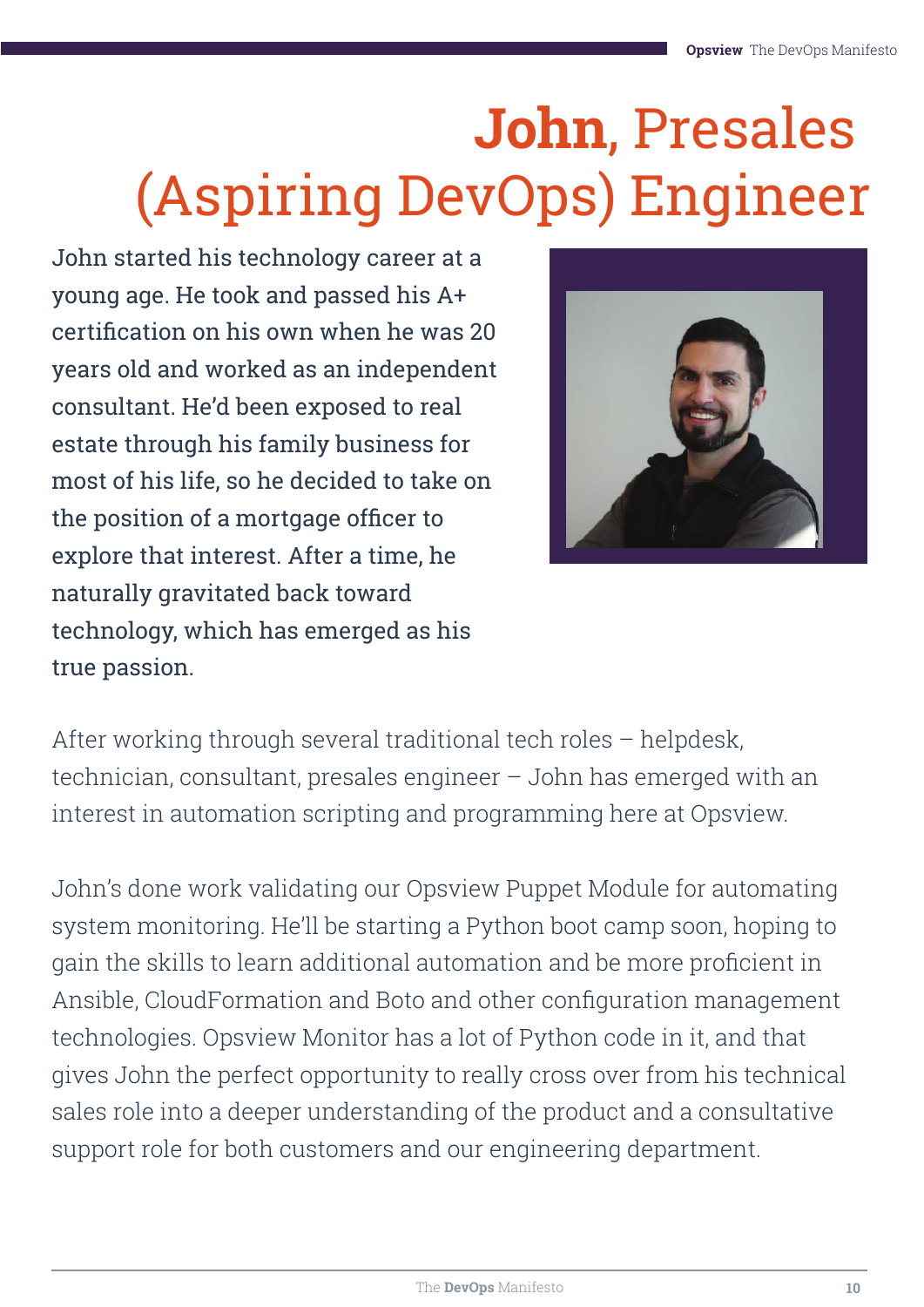# The **DevOps** Manager

The manager of a DevOps team might not even be one yet. Any person managing a modern, operational or development environment either is, or is likely to become, a DevOps manager. In some traditional enterprises, this person may not even know it. Whether you're aware of your position as a DevOps manager, the most important thing to do is embrace it, don't contradict it; let the indiscriminate aspect of DevOps success happen. Encourage it.

### **Be less prescriptive**

It is commonplace for managers to desire to be in a prescriptive role. They are, after all, the manager. But, when it comes to DevOps, being overly prescriptive generally only leads to boundaries that limit creativity and innovation. If a developer can decrease deployment time by implementing automated regression testing within the

operational environment, why would you stop them? If an IT administrator can significantly increase the uptime of systems by automating the deployment of system monitoring on all systems, why fight it?

**"Whether or not you're aware of your position as a DevOps Manager, the most important thing to do is embrace it."**

### **Acknowledge strengths**

While it may be human nature, as a manager, to want to manage, sometimes the best form of management is to advise, mentor, and lead by acknowledgment. By acknowledging the strengths and capabilities of the developers and administrators within your organization, you, as a manager, elevate yourself as a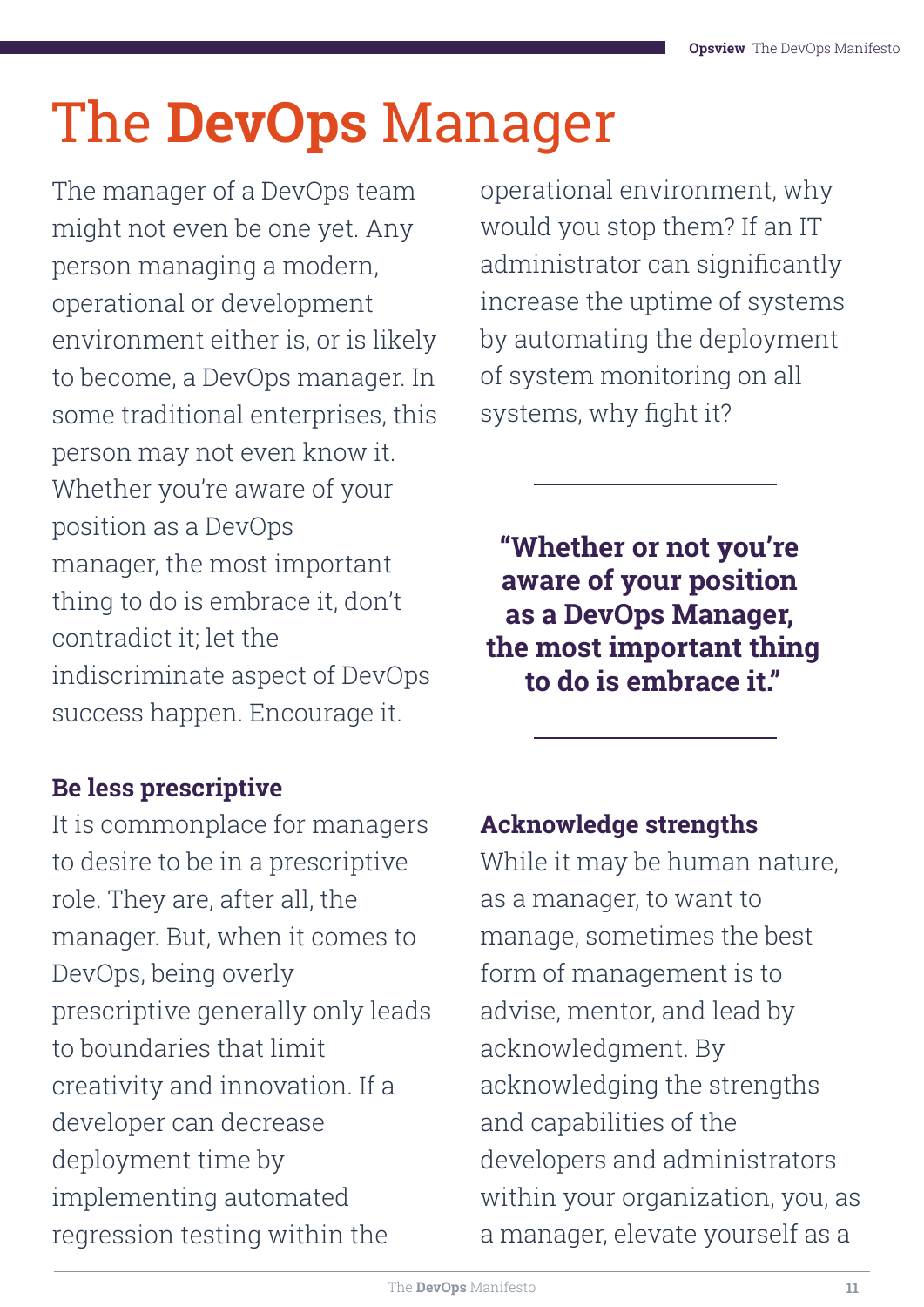leader. This doesn't mean you don't provide guidance. It doesn't mean there aren't clearly defined business objectives. It just means that the method of arriving at those solutions does not always have to be entirely prescriptive from a management perspective.

### **Time management**

A good DevOps Manager can reduce their daily workload of oversight while increasing business added value. They can spend more time nurturing and less time directing. A good DevOps Manager knows when it's time to step in if a project isn't progressing as planned. They also know when it's time to let the talent that works for them shine, like when a project is feature-full or ahead of schedule.

### **DevOps culture**

DevOps cultures are prone to naturally increase productivity. The developers and the administrators are passionately involved in their work. There

becomes an almost tangible excitement over the infinite possible outcomes of the blurred job descriptions in a DevOps culture.



### **Innovation**

So, as a manager of developers, as a manager of IT administrators or operators, it's the perfect time to start encouraging and fostering an environment of DevOps innovation. Never before has technology been so enabled such that a developer can deploy an entire system, an entire stack. Never before has an administrator been so enabled to script or program their entire environment. Modern IT, cloud, agile, and more - everything has come together to create a nearly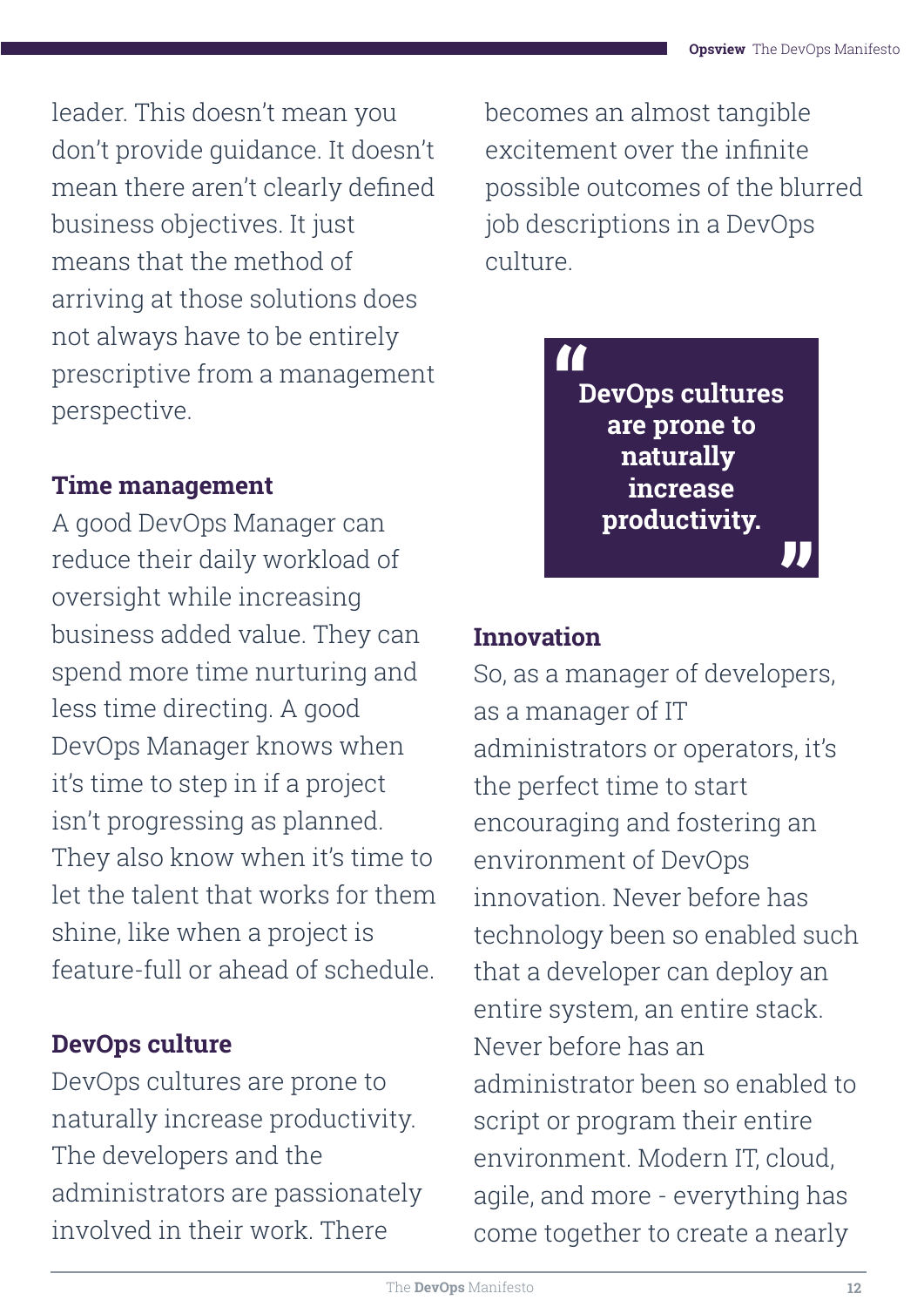ideal environment for fostering creativity and innovation; for garnering the benefits of the creative ideas from nearly everyone in your IT organization.

#### **Encourage risk taking**

As a DevOps Manager, or an aspiring DevOps Manager, start encouraging your people to take some risks, to share their thoughts, to go the extra step. In return for the risks you might be taking, you can start taking some credit and avoiding some blame, when the creativity and the innovation of your team pays off.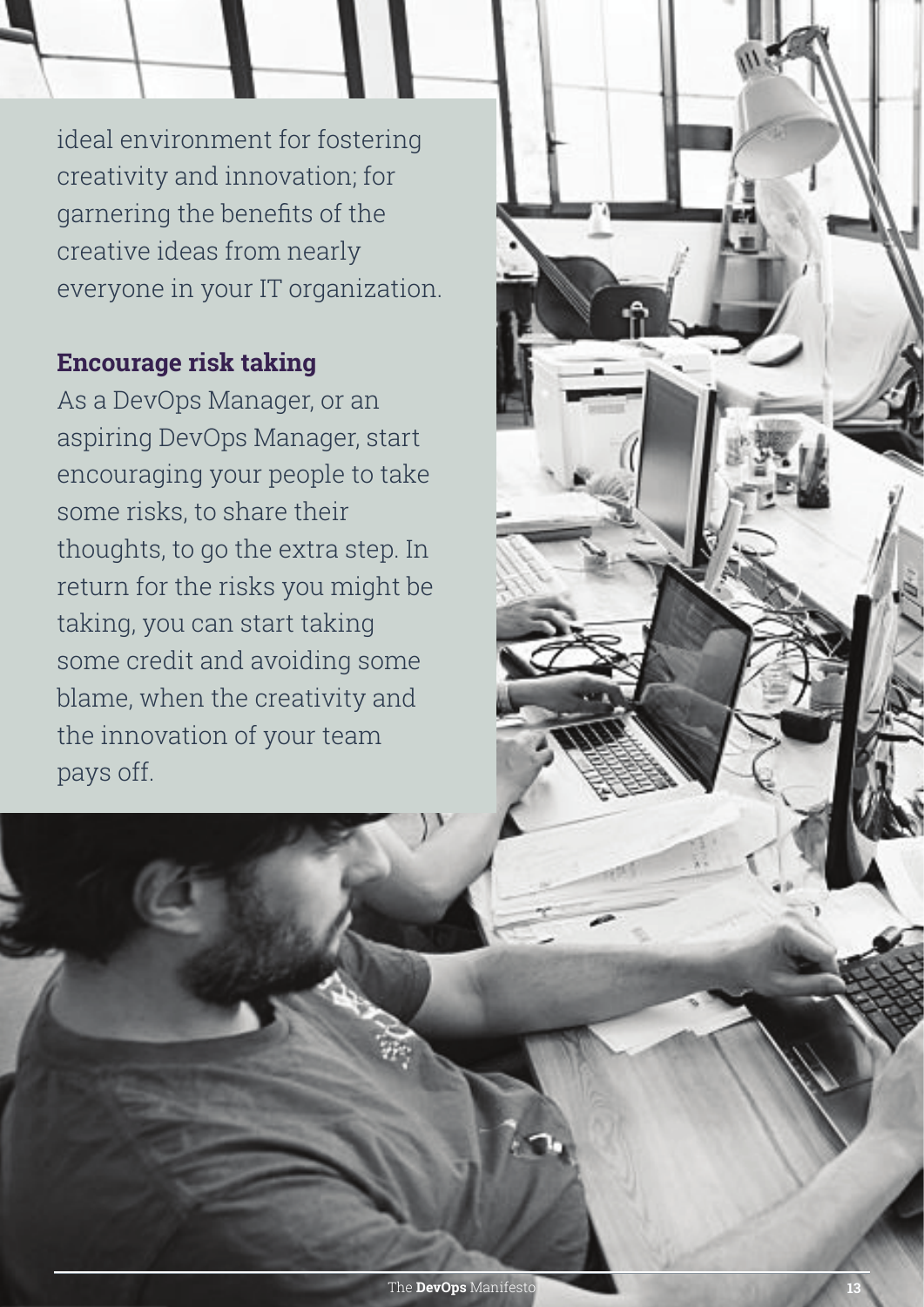### Alex, **DevOps** Manager



Alex has been developing software for more than 20 years. Like many of his peers he was frustrated by computer science university courses in the late 90s because they lagged behind cutting edge developments in the industry. Even so, he left university as an experienced, 'full stack' developer. From building database schemas, to creating CSS, to PHP programming, he could build an entire web infrastructure on his own.

As Alex's experience grew, he was involved in more complex projects that required greater specialization. Around this time, he left his native Poland to move to the UK where his interest in MySQL, Apache, and mod\_perl brought him to specialize in managing backend technologies. He joined the well -known hosting provider, WebFusion, as their dedicated service provisioning lead for projects like the popular 123reg.com domain registration site. The scale of operations required automation of all the deployment mechanisms that the development team used. Alex had stumbled into DevOps without even knowing it! This theme of automation carried over to subsequent roles at training provider Knowledge Pool where he spent his time ensuring that the deployment of new code to end users was as fast and easy as possible.

Today, at Opsview, Alex is the Principal Product Architect. He has responsibility for maintaining and improving the Opsview Monitor code base. Alex is currently working to improve capabilities and features of the core product, with an eye to what's coming next. He's enjoying the challenge of guiding the future of an already-successful product into one that will support new technologies and new approaches to monitoring.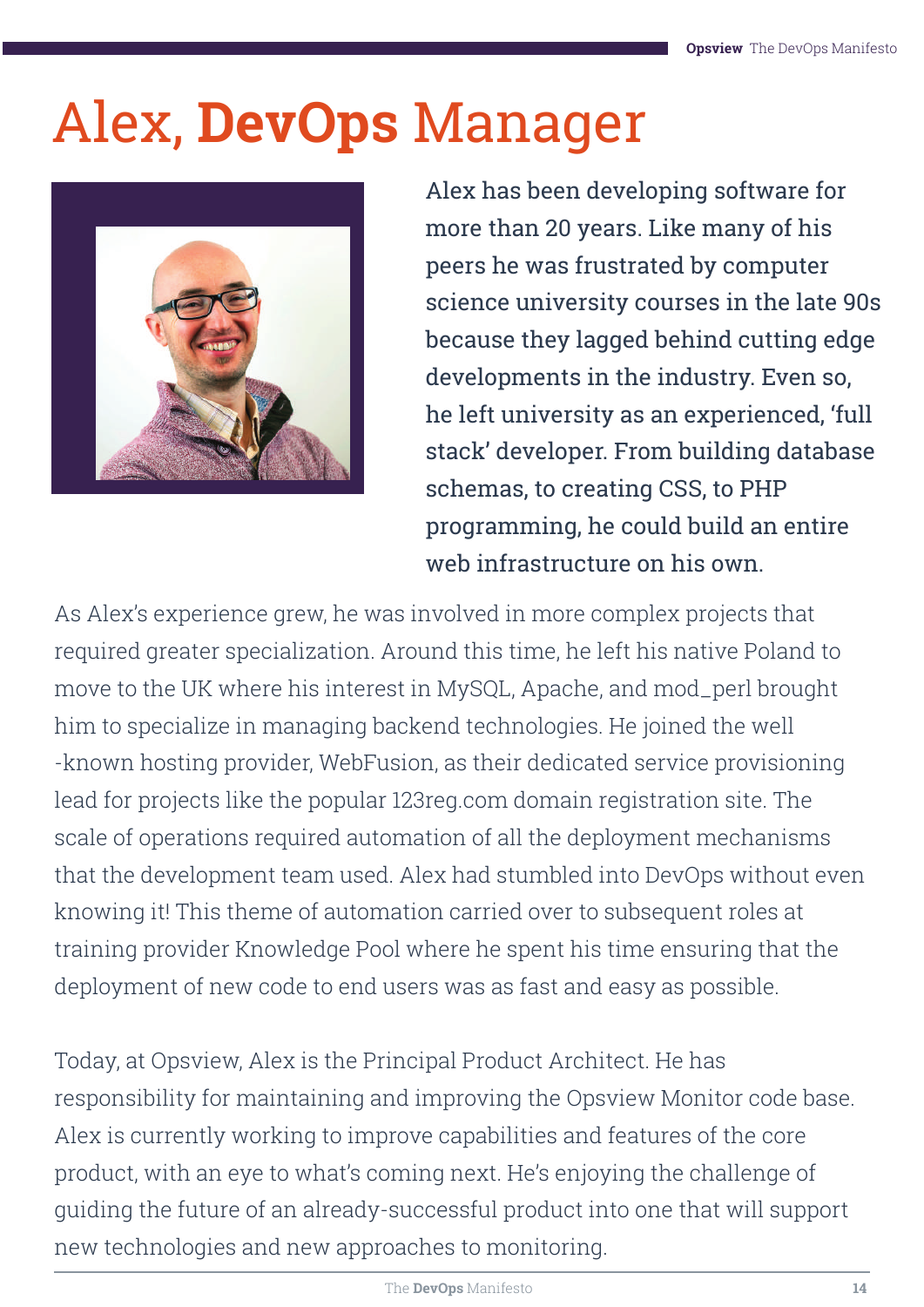# **Conclusion**

### **DevOps isn't new, it's really just getting started...**

The blurring of the lines between development, operations, IT administration, management, and monitoring is just beginning. Everyone involved should consider a broader view of their role. Everyone should come to the table with ideas and passion.

The success, the objectives, the conclusion of a project generally don't change because of a DevOps culture. The benefits, though, are realized in the approach, the excitement, and the reduced resources required to achieve similar or superior outcomes. That's what DevOps is all about, and that's what organizations should generally be striving to achieve in everything they do.

Here at Opsview, we've been encouraging our people to blur the lines and expand their roles for some time now. It's been working. The people, the process, they all contribute to a monitoring platform that is increasingly DevOps focused. If you don't have your systems and applications monitored, or don't have them monitored the way your developers and systems administrators would like them to be - in an automated, thoughtful fashion - contact us today to learn more about Opsview Monitor for your emerging DevOps and modern IT environment.